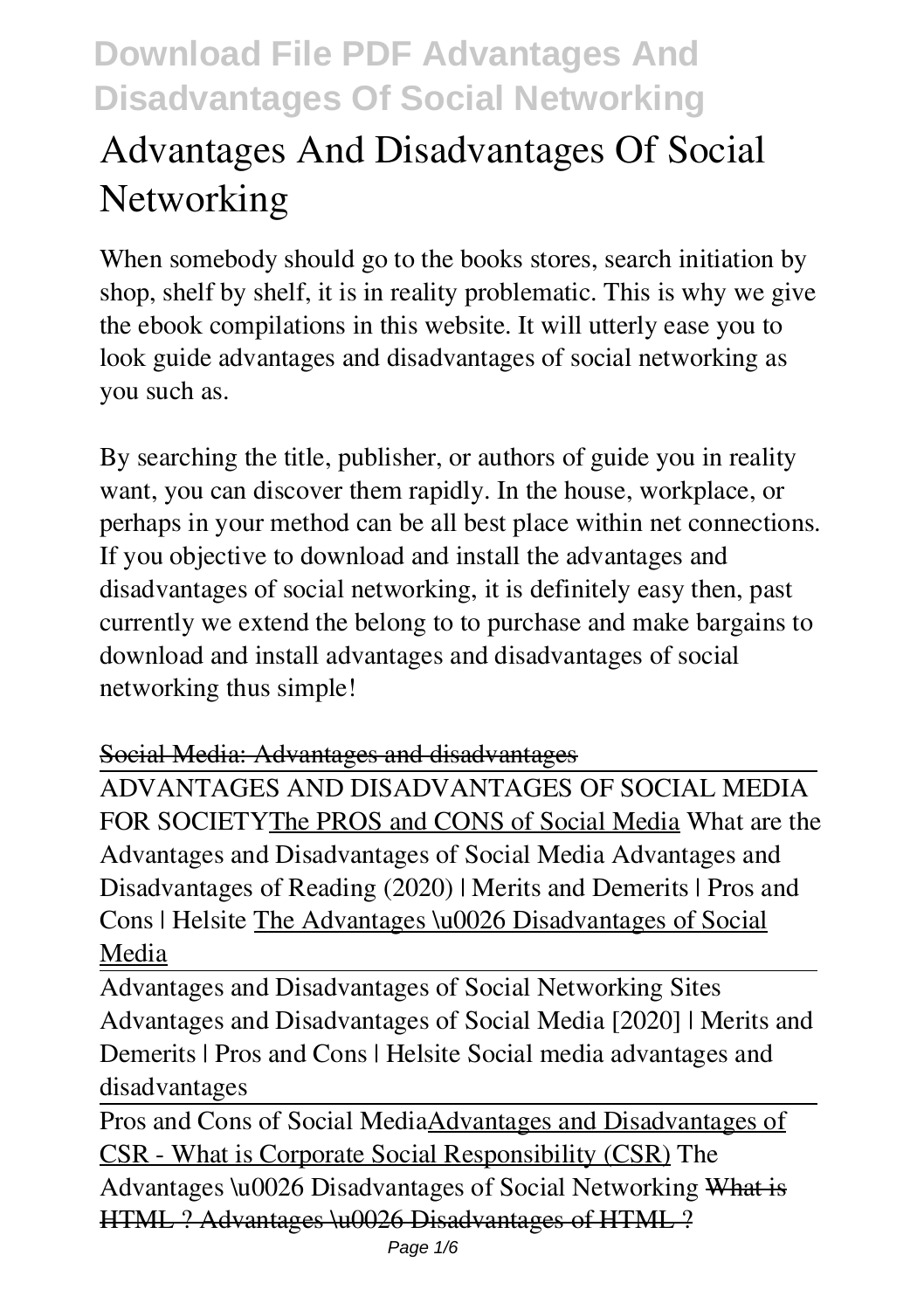DISADVANTAGES OF SOCIAL MEDIA or DEMERITS OF SOCIAL MEDIA *advantage and disadvantage of social media* Why You Should Read Books - The Benefits of Reading More (animated) *The Advantages and Disadvantages of Textbook* Social Media Marketing advantages and disadvantages Advantages and Disadvantages of social media speech on social media Advantages and Disadvantages of Social Media. **Advantages And Disadvantages Of Social**

Disadvantages of Social Media. Addiction: Too much is bad. The sentence also applies to social media. Social media addiction can turn out pretty bad. It will not only affect your ... Health problems: As already mentioned, the over usage of social media like anything else for a long period of time ...

**Advantages and Disadvantages of Social Media** List of the Cons of Social Networking. 1. Social networking exposes us to a lot of information. When social networks first started, the platforms became a place of meaningful connection. 2. There are privacy issues to consider with social networks. Because there is so much data sharing happening ...

**21 Advantages and Disadvantages of Social Networking ...** One of the most obvious pros of using social networks is the ability to instantly reach people from anywhere. Use Facebook to stay in touch with your old high school friends who've relocated all over the country, start a Google Duo chat with relatives who live halfway around the world, or meet brand new people on Twitter from cities or regions you've never even heard of before.

**The Pros and Cons of Social Networking - Lifewire** Disadvantages of Social Media Sites Like any other tool available for humans, Social Media Websites also have many disadvantages if you do not use consciously. Unware social media users may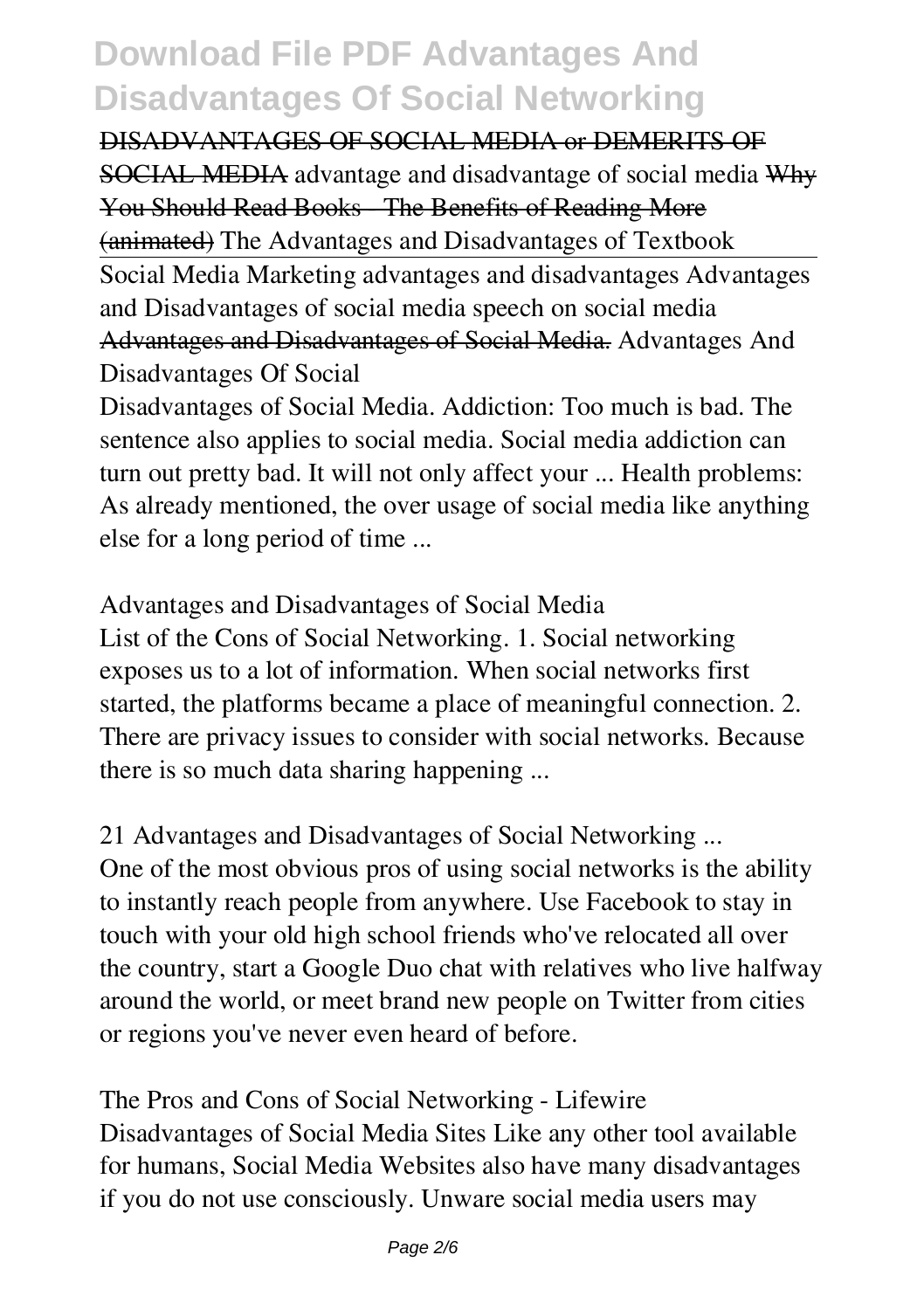encounter many different types of problems while using social networking sites.

**12 Advantages and Disadvantages of Social Networking Sites** Disadvantages of Social Networking 1. Social networking can take a lot of your time and can hold you back from engaging in other important activities such as family bonding. 2.

**Advantages and Disadvantages of Social Networking ...** What are the advantages of social media? 1. You reach large audiences. There are millions of people using social media platforms. It is a great opportunity for your business to reach a large ... 2. You have a direct connection with your audience. 3. You can create organic content. 4. You have access ...

**Top 13 Advantages and Disadvantages of Social Media** Following are the drawbacks or disadvantages of Social distancing: ➨It is less effective when infection is transmitted primarily due to contaminated water or food or by mosquitoes or insects. IIt can cause loneliness and often depression if people are adjusted to human interaction environment.

**Advantages of Social distancing | disadvantages of Social ...** Advantages a Social Enterprise Social enterprise tends to operate with a reason for making an incentive for the general public and furthermore create profit. As the thumb rules, the solutions they offer should be innovative, remarkable, people and environmentally friendly. Cost-effectiveness is additionally an immense thought.

**Social Enterprise - 8 Advantages and Disadvantages ...** 10 Advantages of Social Media for the Society. 1:- Connectivity  $\mathbb I$ The first and main advantage of the social media is connectivity. People from anywhere can connect with anyone. Regardless of the ... 2:- Education I Social media has a lot of benefits for the students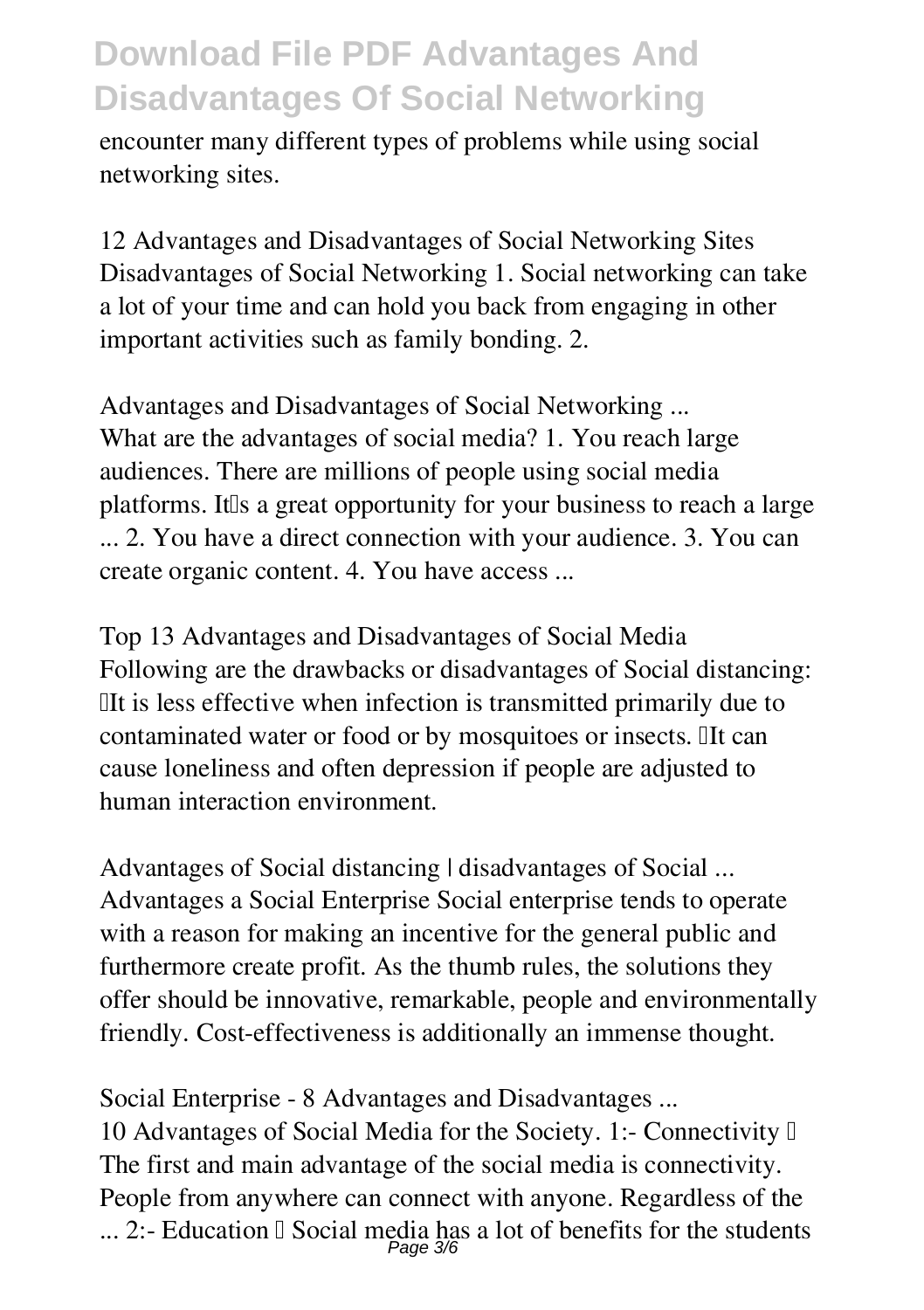and teachers. It is very easy to ...

**10 Advantages and Disadvantages of Social Media for Society** Advantages and Disadvantages of Corporate Social Responsibilities (CSR) by admin. in Corporate Social Responsibility, News. Comments. Corporate Social Responsibility (CSR) is referred to as a technique of carrying on a corporation that not only focuses to increase the profitability, but also attempts to look for solutions to emphasise on social ...

**Advantages and Disadvantages of Corporate Social ...** Disadvantages: 1. Privacy problems. Sharing your online location or getting in trouble at work because of tweeting something inappropriate or sharing too much with the public can cause you some ...

**Advantages and disadvantages of social media | by ...** Social media can be a useful tool for businesses, bringing advantages such as engaging with your audience and boosting website traffic. However there can also be disadvantages, including the resources required and negative feedback. Considering these pros and cons can help you decide the best approach to social media for your business.

**Advantages and disadvantages of using social media ...** Advantages of Social media. If you are wondering what social media is used for and its importance, the purpose of social media lies in its advantages as shown below ; 1. Creating awareness from videos going viral. One of the most know things about social media is making something go viral especially for the good cause

**12 Advantages and Disadvantages of using Social media ...** Disadvantages of being part of a group Although it is considered that in the balance between benefits and disadvantages the former Page 4/6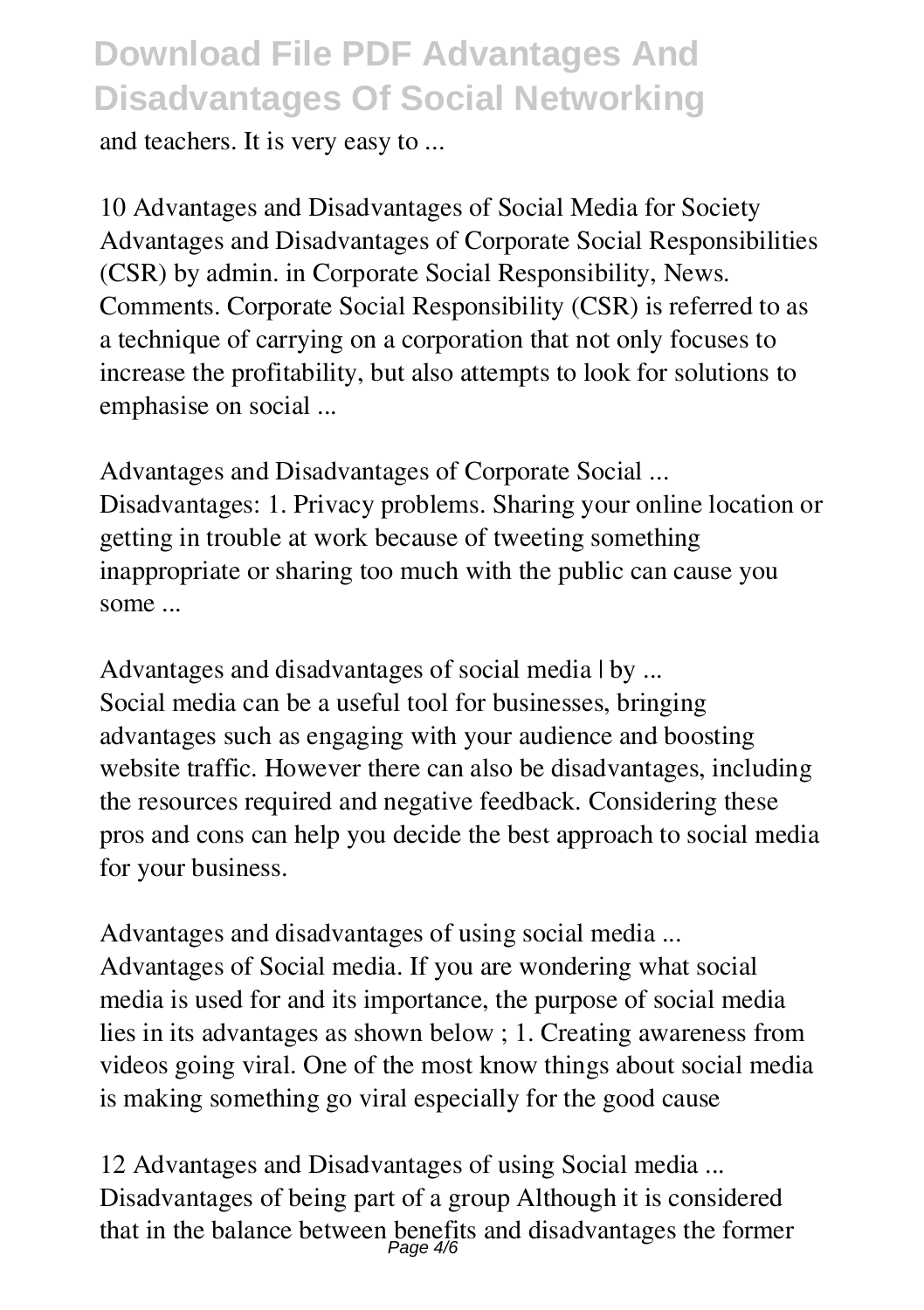have more weights than the latter (among other things because we depend on social relationships to survive), it is true that belonging to a group also has its negative elements. Let us see what they are. 1.

**Advantages and disadvantages of social groups ~ LORECENTRAL** This guide presents 6 advantages and 8 disadvantages of social media. Make sure you stay until the end of the post where I post solutions to the negative impact of social media on students. Youlll be able to make an informed decision about whether you want to let your teens use social media, not let them use social media, or micromanage their social media accounts.

**14 Advantages and Disadvantages of Social Media: What You ...** Having a social network or using social network might bring a lot of benefits for students but it is not all sunshine and roses because everything in life will have it own advantages and disadvantages. Thus, the first disadvantages for using social network are it can reduce one learning and research capabilities.

**Disadvantages of Social Network Free Essay Example** There are a number of deadly disadvantages of social media that we think couldn't because of using social media networks, but there are a lot of reports about it and some of them are: Social media causes depression Social media causes anxiety Social media causes mental illness

**Top 10 Advantages and Disadvantages of Social Media ...** There are some more advantages and disadvantages of social media. A person here using social media platforms should always know what is right and what is wrong and what is extreme enough to show off on social media platforms. A brand can portray itself in the manner they want and should take care of it properly.